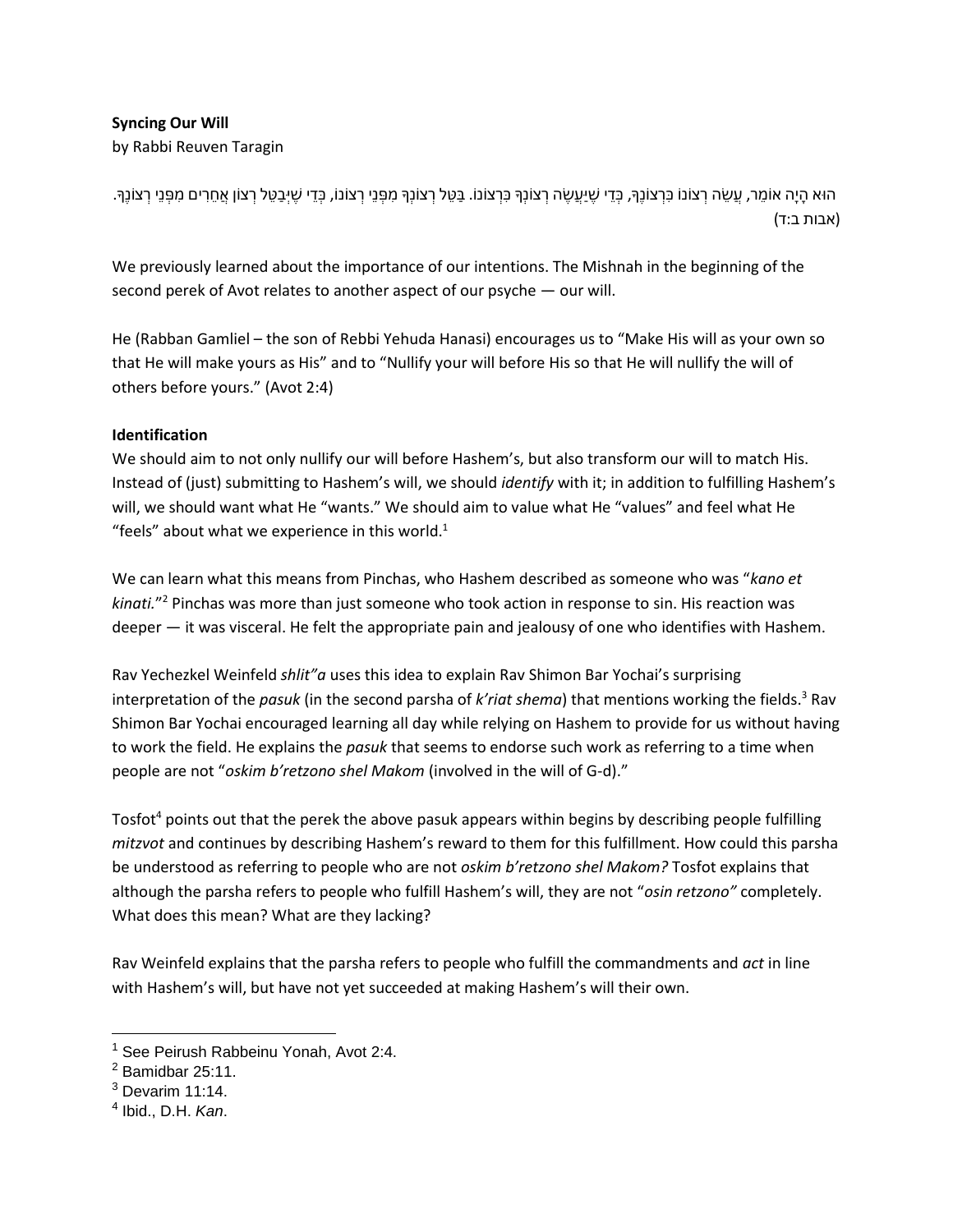They are not yet "*osin retzono shel Makom*." Their incomplete reward mirrors their incomplete *avodah*. Hashem rewards them for their fulfillment of *mitzvot* by supporting their work in the field, but they are still required to exert effort.

## **The Form — Passionate Heart and Soul**

Identification with Hashem's will impacts both the form and breadth of our *avodat Hashem*.

Syncing our will with Hashem's ensures that when we fulfill Hashem's will, we do so with a full heart. This is how the Ramban<sup>5</sup> explains the *pasuk* "And you shall serve Him with *all* your heart."<sup>6</sup> When fulfilling mitzvot, we should be fully invested in our *avodat Hashem* and act in a wholehearted way. The Ramban expresses this idea in a second context — his explanation for why the Torah tells of Avraham running ("*ratz*") to serve his three guests. The Ramban explains that the Torah wants us to appreciate Avraham's passion for *chessed*. <sup>7</sup> He did not just *do* it, he *ran* to do it.

We see the relationship between "running" and "will" through the relationship between the Hebrew word for will — *ratzon*, and the abbreviated version of that word used to describe running — *ratz.* Rav Yehuda Ben Teima links the two in his statement later in Avot, encouraging us to "run (*ratz*) like a gazelle to fulfill the will (*ratzon*) of your Father in Heaven."<sup>8</sup>

## **Breadth — What Hashem Wills**

Having Hashem's *ratzon* as our own means that we are passionate about not just commandments, but about *everything* Hashem "wants." This should express itself in the way we seek to fulfill Hashem's will — both what He made explicit, and what we infer by "reading between the lines."

The Mesillat Yesharim<sup>9</sup> explains that ideally, one should relate to Hashem the same way people relate to others they love and care deeply about. One who cares about another person will prioritize not only the other's explicit requests; they will also try to anticipate and facilitate whatever might make the other happy.

We see this idea in Avraham's actions at the *Akeidah.* After Hashem tells Avraham to spare Yitzchak's life, he looks for something else to sacrifice.<sup>10</sup> Avraham figures that Hashem would want him to sacrifice something, so, even though he was *not commanded* to do so, he *seeks* the opportunity.<sup>11</sup>

 $\overline{a}$ 

<sup>5</sup> Hasagot HaRamban, Sefer Hamitzvot L'Rambam, *mitzvat asei* 5.

<sup>&</sup>lt;sup>6</sup> Devarim 11:13. The Rambam (Sefer Hamitzvot, Mitzvat Asei 5) saw this pasuk as the source of the obligation to daven daily.

<sup>7</sup> Ramban, Bereishit 18:7.

<sup>8</sup> Avot 5:20.

<sup>9</sup> Mesillat Yesharim 18.

 $10$  Bereishit 22:13.

 $11$  Chazal (Mishnah quoted by Rashi on the pasuk) teach us that Avraham was indeed right in his understanding. The ram he saw in the thicket was not one that happened to be there. It had been created during the six days of creation for this purpose.